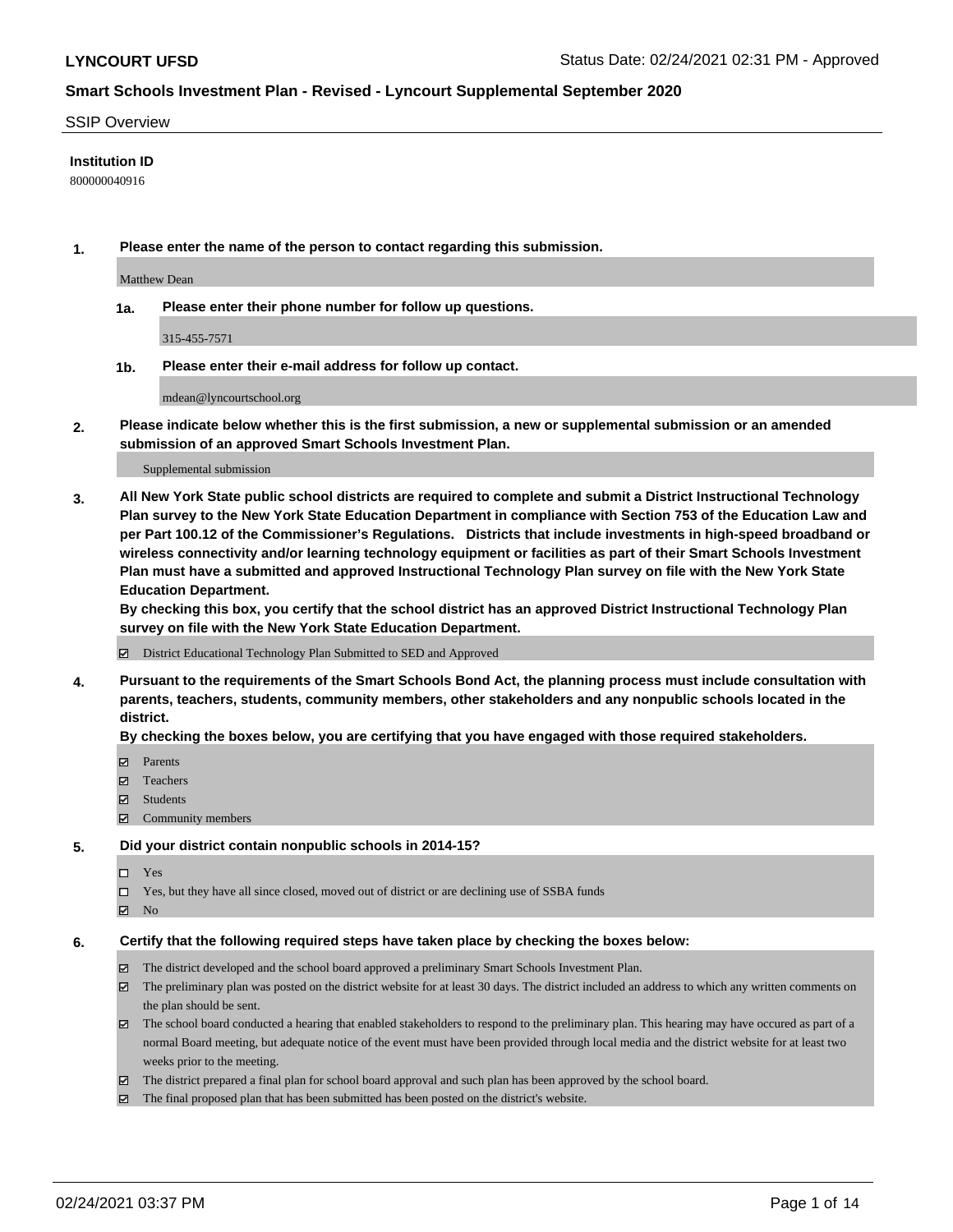SSIP Overview

**6a. Please upload the proposed Smart Schools Investment Plan (SSIP) that was posted on the district's website, along with any supporting materials. Note that this should be different than your recently submitted Educational Technology Survey. The Final SSIP, as approved by the School Board, should also be posted on the website and remain there during the course of the projects contained therein.**

2020 - 2024 Lyncourt Technology Integration Plan.pdf

**6b. Enter the webpage address where the final Smart Schools Investment Plan is posted. The Plan should remain posted for the life of the included projects.**

http://www.lyncourtschool.org/districtpage.cfm?pageid=236

**7. Please enter an estimate of the total number of students and staff that will benefit from this Smart Schools Investment Plan based on the cumulative projects submitted to date.**

400

**8. An LEA/School District may partner with one or more other LEA/School Districts to form a consortium to pool Smart Schools Bond Act funds for a project that meets all other Smart School Bond Act requirements. Each school district participating in the consortium will need to file an approved Smart Schools Investment Plan for the project and submit a signed Memorandum of Understanding that sets forth the details of the consortium including the roles of each respective district.**

 $\Box$  The district plans to participate in a consortium to partner with other school district(s) to implement a Smart Schools project.

### **9. Please enter the name and 6-digit SED Code for each LEA/School District participating in the Consortium.**

| Partner LEA/District | <b>ISED BEDS Code</b> |
|----------------------|-----------------------|
| (No Response)        | (No Response)         |

### **10. Please upload a signed Memorandum of Understanding with all of the participating Consortium partners.**

(No Response)

**11. Your district's Smart Schools Bond Act Allocation is:**

\$277,464

#### **12. Final 2014-15 BEDS Enrollment to calculate Nonpublic Sharing Requirement**

|            | Public Enrollment | Nonpublic Enrollment | Total Enrollment | INonpublic Percentage |
|------------|-------------------|----------------------|------------------|-----------------------|
| Enrollment | 321               |                      | 321.00           | 0.00                  |

**13. This table compares each category budget total, as entered in that category's page, to the total expenditures listed in the category's expenditure table. Any discrepancies between the two must be resolved before submission.**

|                                          | Sub-Allocations | <b>Expenditure Totals</b> | <b>Difference</b> |
|------------------------------------------|-----------------|---------------------------|-------------------|
| <b>School Connectivity</b>               | 0.00            | 0.00                      | 0.00              |
| Connectivity Projects for<br>Communities | 0.00            | 0.00                      | 0.00              |
| Classroom Technology                     | 18,900.00       | 18,900.00                 | 0.00              |
| Pre-Kindergarten Classrooms              | 0.00            | 0.00                      | 0.00              |
| Replace Transportable<br>Classrooms      | 0.00            | 0.00                      | 0.00              |
| <b>High-Tech Security Features</b>       | 0.00            | 0.00                      | 0.00              |
| Nonpublic Loan                           | 0.00            | 0.00                      | 0.00              |
| Totals:                                  |                 |                           |                   |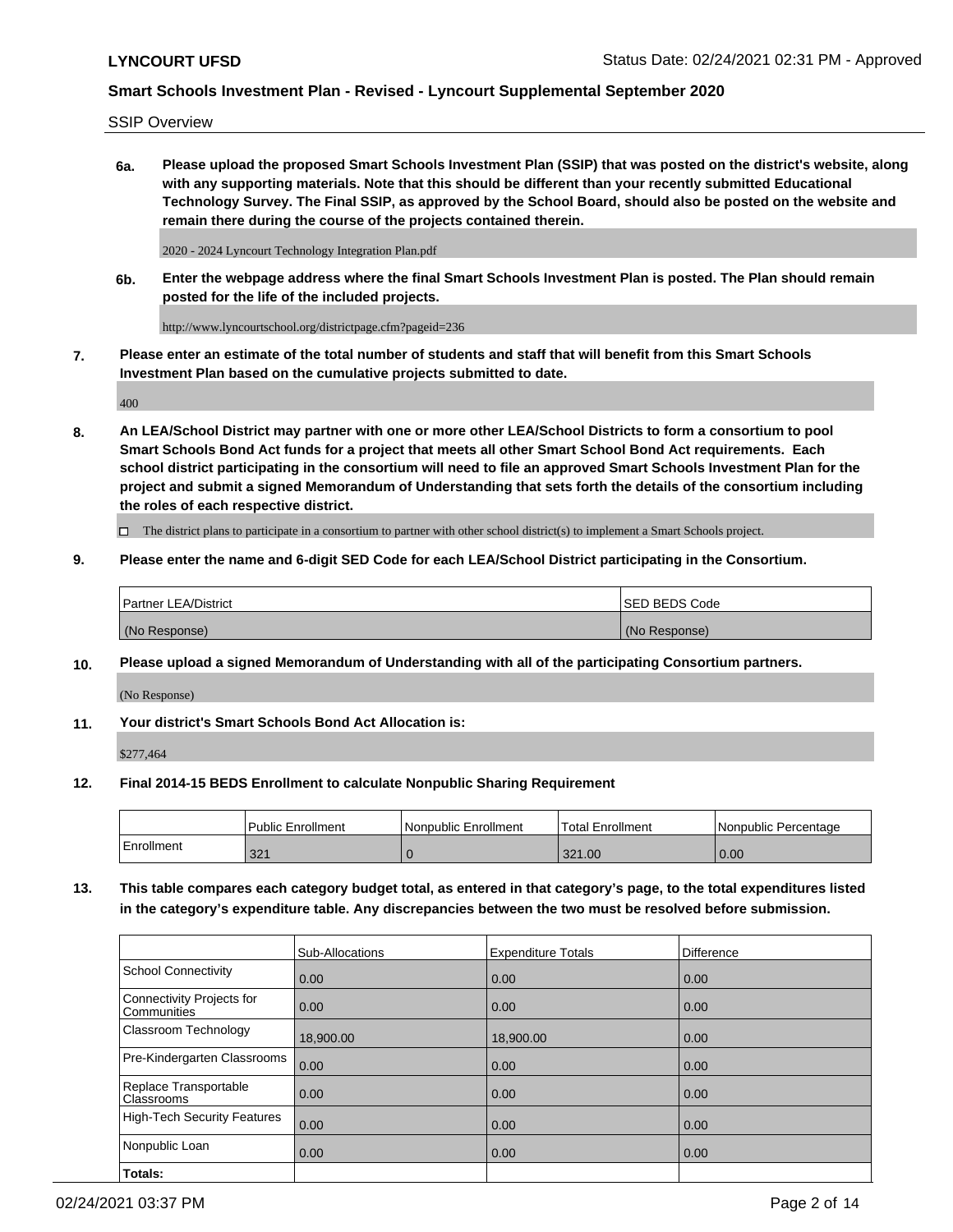SSIP Overview

| <b>Sub-Allocations</b> | Expenditure Totals | <b>Difference</b> |
|------------------------|--------------------|-------------------|
| 18,900                 | 18,900             | 0                 |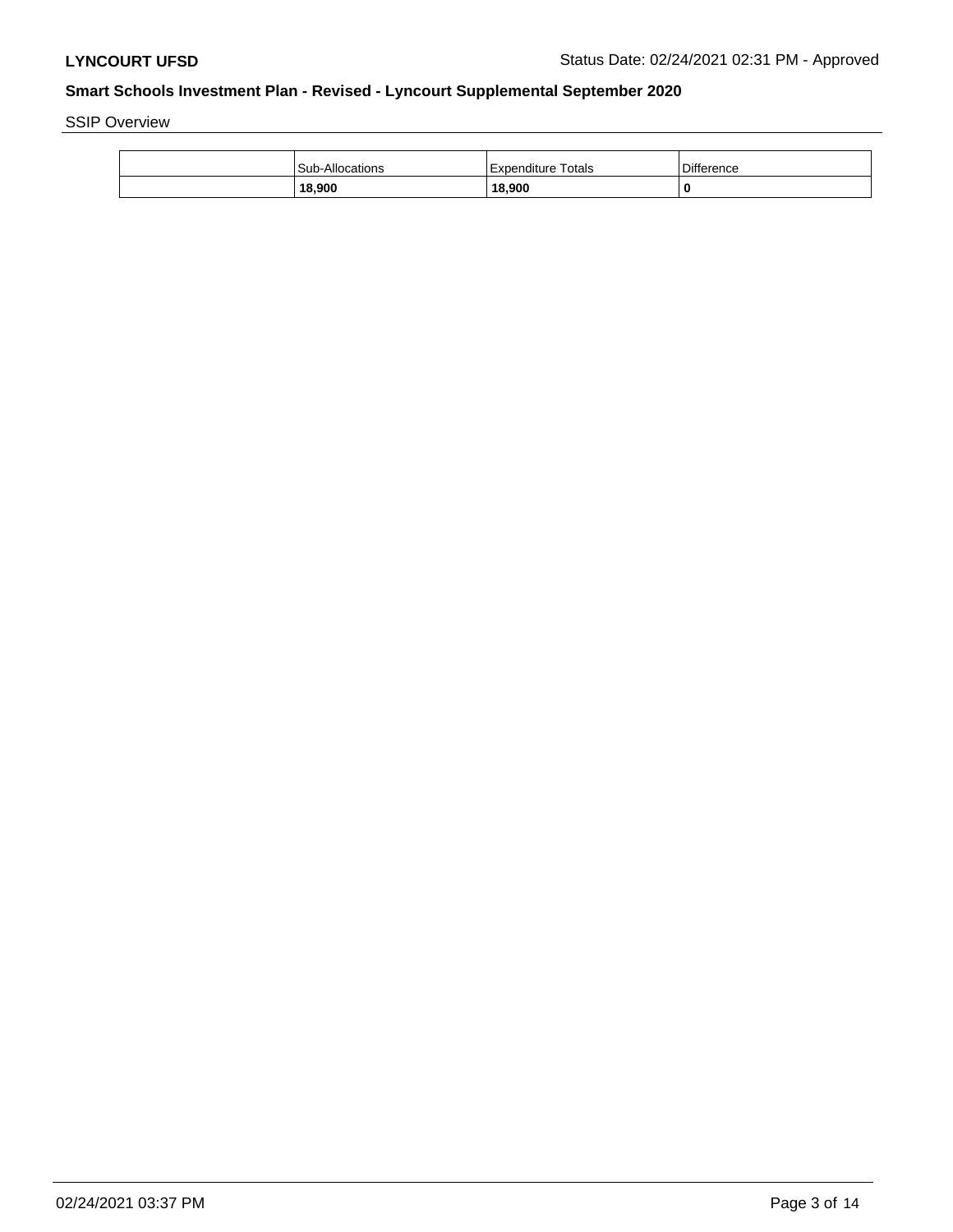School Connectivity

- **1. In order for students and faculty to receive the maximum benefit from the technology made available under the Smart Schools Bond Act, their school buildings must possess sufficient connectivity infrastructure to ensure that devices can be used during the school day. Smart Schools Investment Plans must demonstrate that:**
	- **• sufficient infrastructure that meets the Federal Communications Commission's 100 Mbps per 1,000 students standard currently exists in the buildings where new devices will be deployed, or**
	- **• is a planned use of a portion of Smart Schools Bond Act funds, or**
	- **• is under development through another funding source.**

**Smart Schools Bond Act funds used for technology infrastructure or classroom technology investments must increase the number of school buildings that meet or exceed the minimum speed standard of 100 Mbps per 1,000 students and staff within 12 months. This standard may be met on either a contracted 24/7 firm service or a "burstable" capability. If the standard is met under the burstable criteria, it must be:**

**1. Specifically codified in a service contract with a provider, and**

**2. Guaranteed to be available to all students and devices as needed, particularly during periods of high demand, such as computer-based testing (CBT) periods.**

**Please describe how your district already meets or is planning to meet this standard within 12 months of plan submission.**

(No Response)

**1a. If a district believes that it will be impossible to meet this standard within 12 months, it may apply for a waiver of this requirement, as described on the Smart Schools website. The waiver must be filed and approved by SED prior to submitting this survey.**

 $\Box$  By checking this box, you are certifying that the school district has an approved waiver of this requirement on file with the New York State Education Department.

**2. Connectivity Speed Calculator (Required). If the district currently meets the required speed, enter "Currently Met" in the last box: Expected Date When Required Speed Will be Met.**

|                  | l Number of     | Required Speed | Current Speed in | Expected Speed | Expected Date                           |
|------------------|-----------------|----------------|------------------|----------------|-----------------------------------------|
|                  | <b>Students</b> | In Mbps        | l Mbps           | to be Attained | When Required                           |
|                  |                 |                |                  |                | l Within 12 Months ISpeed Will be Met l |
| Calculated Speed | (No Response)   | 0.00           | (No Response)    | (No Response)  | (No Response)                           |

**3. Describe how you intend to use Smart Schools Bond Act funds for high-speed broadband and/or wireless connectivity projects in school buildings.**

(No Response)

**4. Describe the linkage between the district's District Instructional Technology Plan and how the proposed projects will improve teaching and learning. (There should be a link between your response to this question and your responses to Question 1 in Section IV - NYSED Initiatives Alignment: "Explain how the district use of instructional technology will serve as a part of a comprehensive and sustained effort to support rigorous academic standards attainment and performance improvement for students."** 

**Your answer should also align with your answers to the questions in Section II - Strategic Technology Planning and the associated Action Steps in Section III - Action Plan.)**

(No Response)

**5. If the district wishes to have students and staff access the Internet from wireless devices within the school building, or in close proximity to it, it must first ensure that it has a robust Wi-Fi network in place that has sufficient bandwidth to meet user demand.**

**Please describe how you have quantified this demand and how you plan to meet this demand.**

(No Response)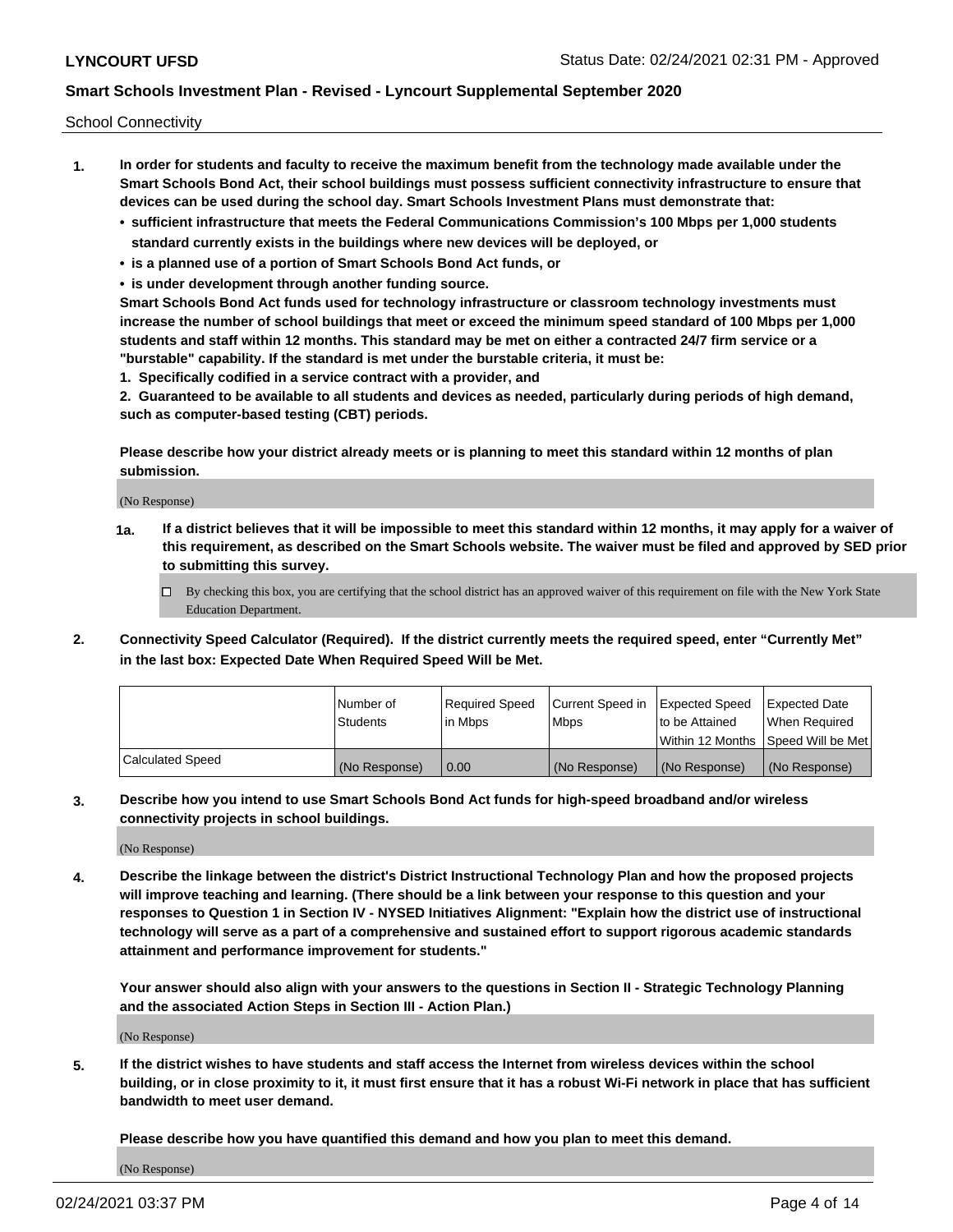School Connectivity

**6. Smart Schools plans with any expenditures in the School Connectivity category require a project number from the Office of Facilities Planning. Districts must submit an SSBA LOI and receive project numbers prior to submitting the SSIP. As indicated on the LOI, some projects may be eligible for a streamlined review and will not require a building permit.**

**Please indicate on a separate row each project number given to you by the Office of Facilities Planning.**

| Project Number |  |
|----------------|--|
| (No Response)  |  |

**7. Certain high-tech security and connectivity infrastructure projects may be eligible for an expedited review process as determined by the Office of Facilities Planning.**

### **Was your project deemed eligible for streamlined review?**

(No Response)

### **8. Include the name and license number of the architect or engineer of record.**

| Name          | License Number |
|---------------|----------------|
| (No Response) | (No Response)  |

#### **9. Public Expenditures – Loanable (Counts toward the nonpublic loan calculation)**

| Select the allowable expenditure type.<br>Repeat to add another item under each type. | <b>PUBLIC</b> Items to be<br>l Purchased | Quantity         | l Cost Per Item  | <b>Total Cost</b> |
|---------------------------------------------------------------------------------------|------------------------------------------|------------------|------------------|-------------------|
| (No Response)                                                                         | (No Response)                            | (No<br>Response) | (No<br>Response) | 0.00              |
|                                                                                       |                                          | 0                | 0.00             |                   |

### **10. Public Expenditures – Non-Loanable (Does not count toward nonpublic loan calculation)**

| Select the allowable expenditure<br>type.      | <b>PUBLIC</b> Items to be purchased | Quantity      | Cost per Item | <b>Total Cost</b> |
|------------------------------------------------|-------------------------------------|---------------|---------------|-------------------|
| Repeat to add another item under<br>each type. |                                     |               |               |                   |
| (No Response)                                  | (No Response)                       | (No Response) | (No Response) | 0.00              |
|                                                |                                     |               | 0.00          |                   |

#### **11. Final 2014-15 BEDS Enrollment to calculate Nonpublic Sharing Requirement (no changes allowed.)**

|            | Public Enrollment | Nonpublic Enrollment | <b>Total Enrollment</b> | l Nonpublic Percentage |
|------------|-------------------|----------------------|-------------------------|------------------------|
| Enrollment | 224<br>32.        |                      | 321.00                  | 0.00                   |

### **12. Total Public Budget - Loanable (Counts toward the nonpublic loan calculation)**

|                                               | Public Allocations | <b>Estimated Nonpublic Loan</b><br>Amount | Estimated Total Sub-Allocations |
|-----------------------------------------------|--------------------|-------------------------------------------|---------------------------------|
| Network/Access Costs                          | (No Response)      | 0.00                                      | 0.00                            |
| School Internal Connections and<br>Components | (No Response)      | 0.00                                      | 0.00                            |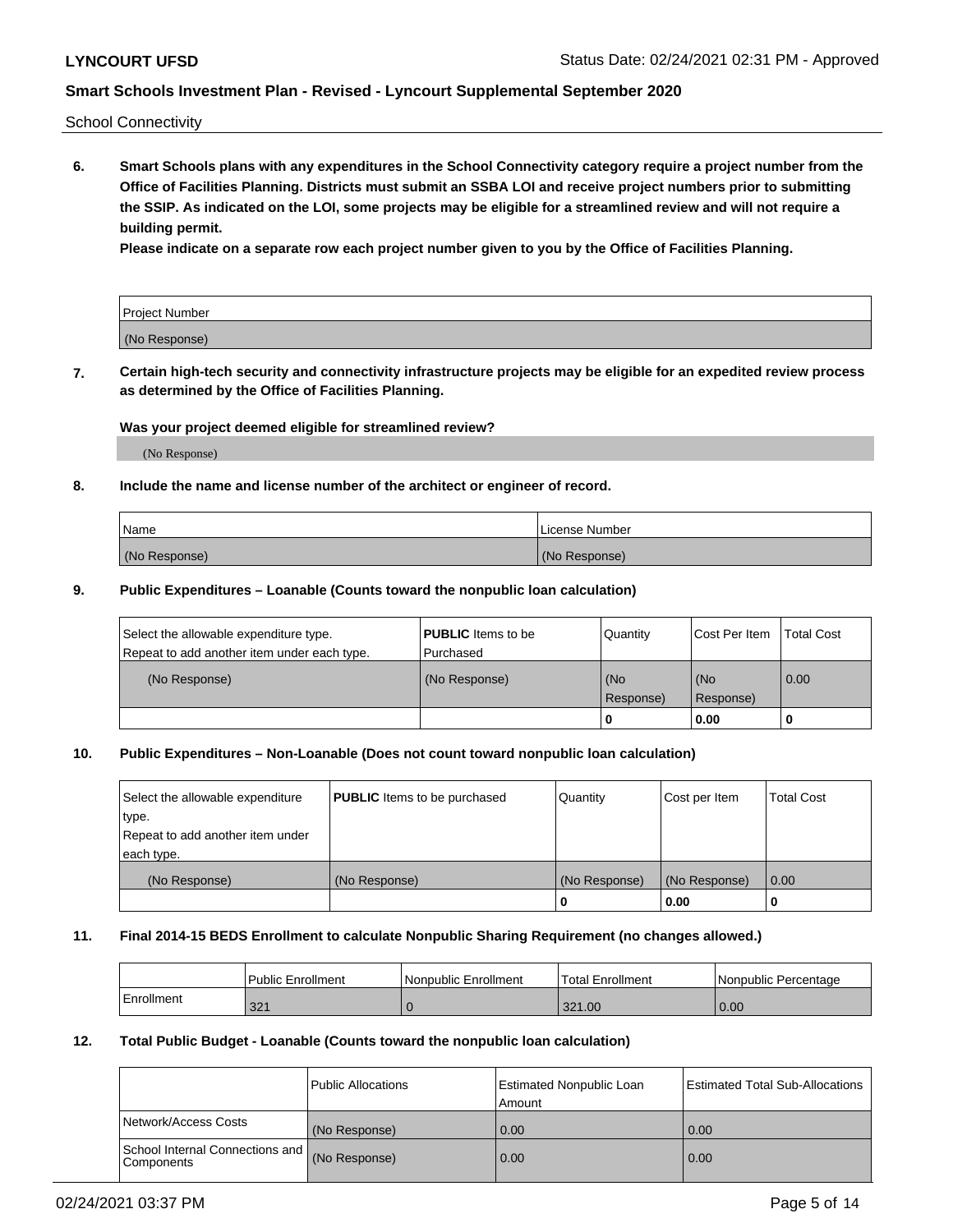School Connectivity

|              | <b>Public Allocations</b> | <b>Estimated Nonpublic Loan</b><br>l Amount | <b>Estimated Total Sub-Allocations</b> |
|--------------|---------------------------|---------------------------------------------|----------------------------------------|
| <b>Other</b> | (No Response)             | 0.00                                        | 0.00                                   |
| Totals:      | 0.00                      | 0                                           | ш                                      |

# **13. Total Public Budget – Non-Loanable (Does not count toward the nonpublic loan calculation)**

|                                                   | Sub-<br>Allocation |
|---------------------------------------------------|--------------------|
| Network/Access Costs                              | (No Response)      |
| <b>Outside Plant Costs</b>                        | (No Response)      |
| <b>School Internal Connections and Components</b> | (No Response)      |
| Professional Services                             | (No Response)      |
| Testing                                           | (No Response)      |
| <b>Other Upfront Costs</b>                        | (No Response)      |
| <b>Other Costs</b>                                | (No Response)      |
| <b>Totals:</b>                                    | 0.00               |

# **14. School Connectivity Totals**

|                          | Total Sub-Allocations |
|--------------------------|-----------------------|
| Total Loanable Items     | 0.00                  |
| Total Non-Ioanable Items | 0.00                  |
| Totals:                  | 0                     |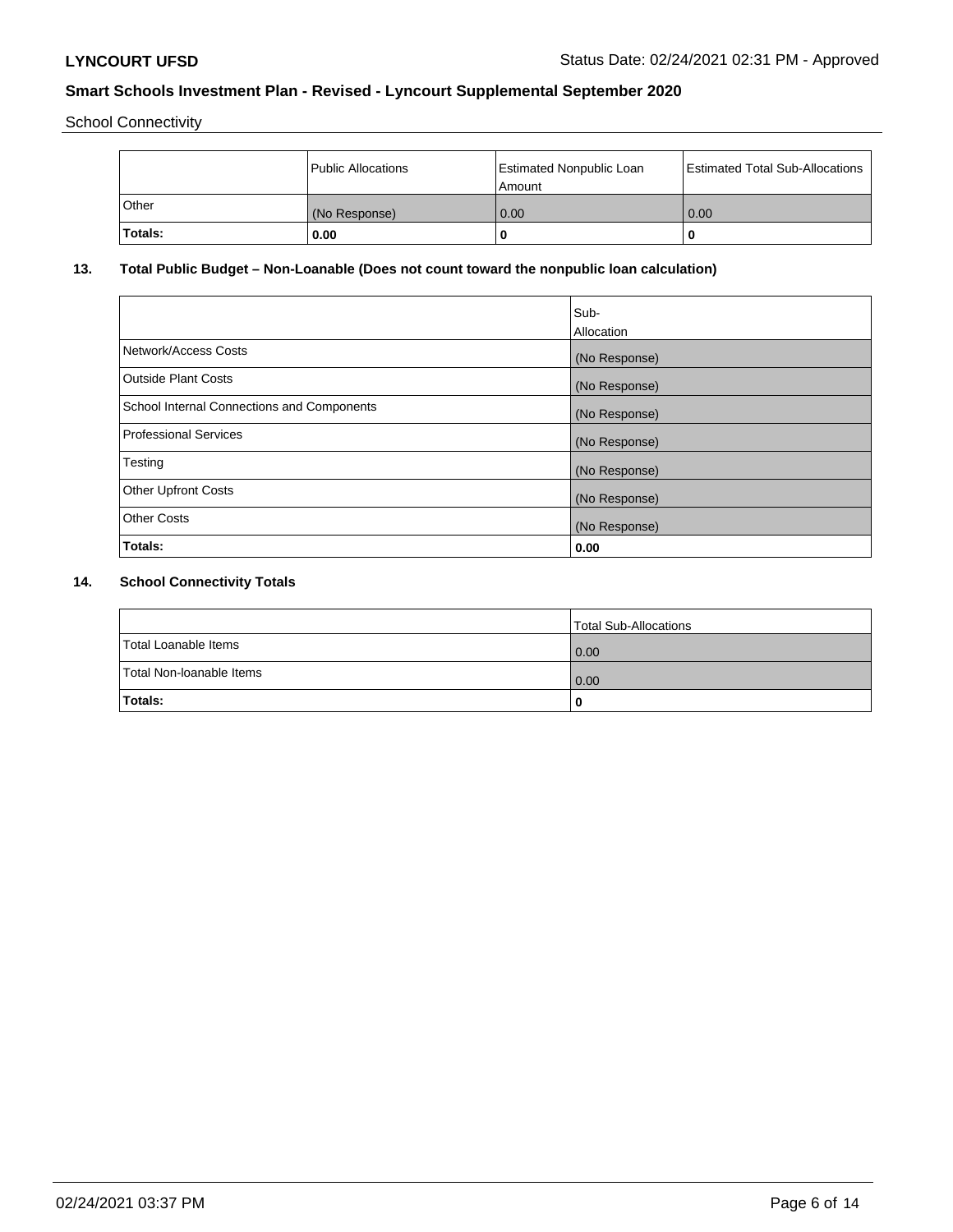Community Connectivity (Broadband and Wireless)

**1. Describe how you intend to use Smart Schools Bond Act funds for high-speed broadband and/or wireless connectivity projects in the community.**

(No Response)

**2. Please describe how the proposed project(s) will promote student achievement and increase student and/or staff access to the Internet in a manner that enhances student learning and/or instruction outside of the school day and/or school building.**

(No Response)

**3. Community connectivity projects must comply with all the necessary local building codes and regulations (building and related permits are not required prior to plan submission).**

 $\Box$  I certify that we will comply with all the necessary local building codes and regulations.

**4. Please describe the physical location of the proposed investment.**

(No Response)

**5. Please provide the initial list of partners participating in the Community Connectivity Broadband Project, along with their Federal Tax Identification (Employer Identification) number.**

| <b>Project Partners</b> | l Federal ID # |
|-------------------------|----------------|
| (No Response)           | (No Response)  |

**6. Please detail the type, quantity, per unit cost and total cost of the eligible items under each sub-category.**

| Select the allowable expenditure | Item to be purchased | Quantity      | Cost per Item | <b>Total Cost</b> |
|----------------------------------|----------------------|---------------|---------------|-------------------|
| type.                            |                      |               |               |                   |
| Repeat to add another item under |                      |               |               |                   |
| each type.                       |                      |               |               |                   |
| (No Response)                    | (No Response)        | (No Response) | (No Response) | 0.00              |
|                                  |                      | o             | 0.00          |                   |

**7. If you are submitting an allocation for Community Connectivity, complete this table.**

**Note that the calculated Total at the bottom of the table must equal the Total allocation for this category that you entered in the SSIP Overview overall budget.**

|                                    | Sub-Allocation |
|------------------------------------|----------------|
| Network/Access Costs               | (No Response)  |
| Outside Plant Costs                | (No Response)  |
| <b>Tower Costs</b>                 | (No Response)  |
| <b>Customer Premises Equipment</b> | (No Response)  |
| <b>Professional Services</b>       | (No Response)  |
| Testing                            | (No Response)  |
| <b>Other Upfront Costs</b>         | (No Response)  |
| <b>Other Costs</b>                 | (No Response)  |
| Totals:                            | 0.00           |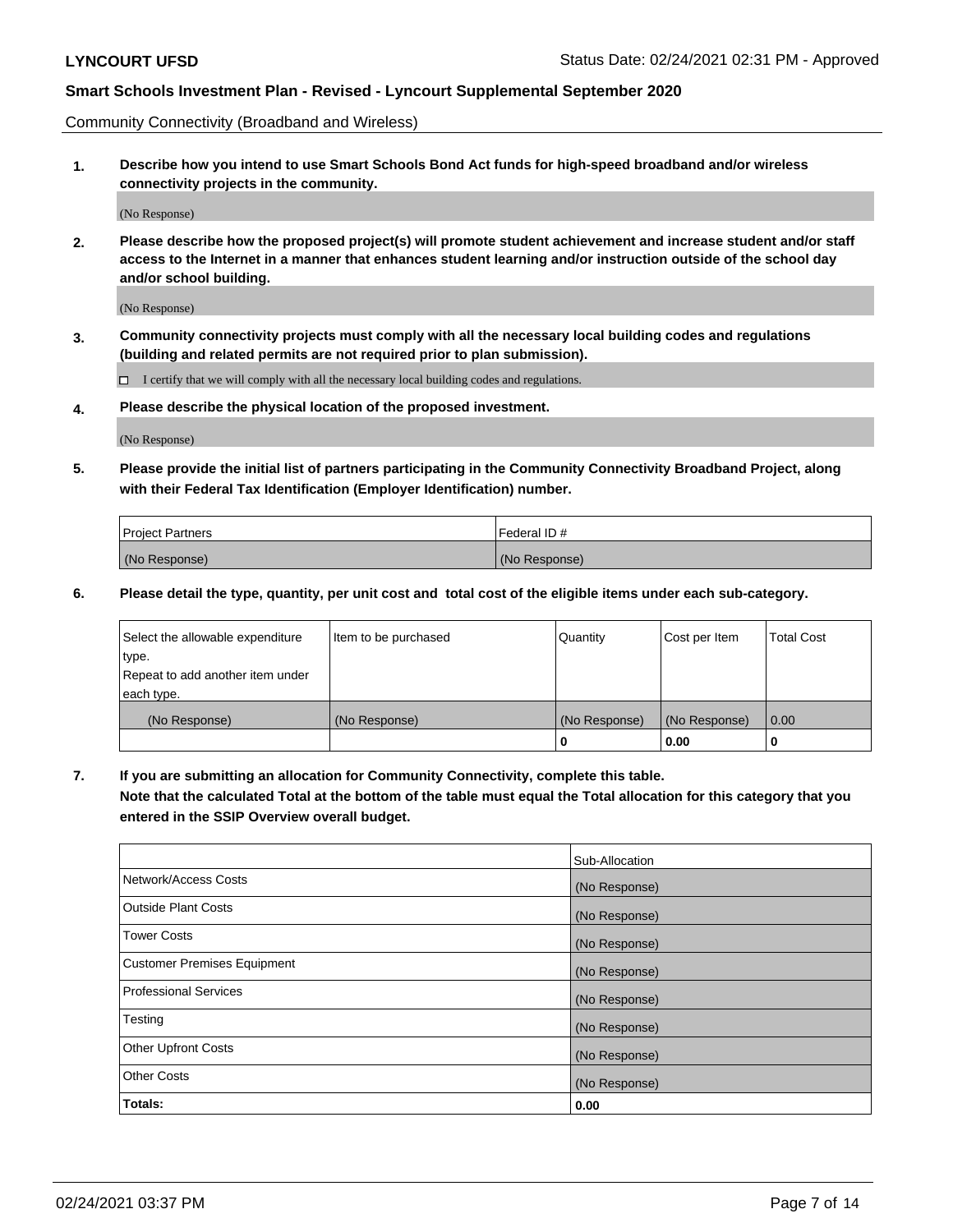### Classroom Learning Technology

**1. In order for students and faculty to receive the maximum benefit from the technology made available under the Smart Schools Bond Act, their school buildings must possess sufficient connectivity infrastructure to ensure that devices can be used during the school day. Smart Schools Investment Plans must demonstrate that sufficient infrastructure that meets the Federal Communications Commission's 100 Mbps per 1,000 students standard currently exists in the buildings where new devices will be deployed, or is a planned use of a portion of Smart Schools Bond Act funds, or is under development through another funding source. Smart Schools Bond Act funds used for technology infrastructure or classroom technology investments must increase the number of school buildings that meet or exceed the minimum speed standard of 100 Mbps per 1,000 students and staff within 12 months. This standard may be met on either a contracted 24/7 firm service or a "burstable" capability. If the standard is met under the burstable criteria, it must be:**

**1. Specifically codified in a service contract with a provider, and**

**2. Guaranteed to be available to all students and devices as needed, particularly during periods of high demand, such as computer-based testing (CBT) periods.**

**Please describe how your district already meets or is planning to meet this standard within 12 months of plan submission.**

The district already greatly exceeds the 100Mbps per 1,000 students by connecting to the CNYRIC WAN connection. The wireless and wired allows for those throughput speeds.

- **1a. If a district believes that it will be impossible to meet this standard within 12 months, it may apply for a waiver of this requirement, as described on the Smart Schools website. The waiver must be filed and approved by SED prior to submitting this survey.**
	- By checking this box, you are certifying that the school district has an approved waiver of this requirement on file with the New York State Education Department.
- **2. Connectivity Speed Calculator (Required). If the district currently meets the required speed, enter "Currently Met" in the last box: Expected Date When Required Speed Will be Met.**

|                  | INumber of<br><b>Students</b> | Required Speed<br>l in Mbps | Current Speed in<br>l Mbps | Expected Speed<br>Ito be Attained | Expected Date<br>When Required<br>Within 12 Months Speed Will be Met |
|------------------|-------------------------------|-----------------------------|----------------------------|-----------------------------------|----------------------------------------------------------------------|
| Calculated Speed | 410                           | 41.00                       | 924                        | Currently Met                     | <b>Currently Met</b>                                                 |

**3. If the district wishes to have students and staff access the Internet from wireless devices within the school building, or in close proximity to it, it must first ensure that it has a robust Wi-Fi network in place that has sufficient bandwidth to meet user demand.**

**Please describe how you have quantified this demand and how you plan to meet this demand.**

The district already meets the requirements for a robust wireless infrastructure. Over the summer the district had an extensive wireless installation project. Prior to the the project a thorough walk through and testing of location of wireless access points to provide complete coverage for the campus was completed.

**4. All New York State public school districts are required to complete and submit an Instructional Technology Plan survey to the New York State Education Department in compliance with Section 753 of the Education Law and per Part 100.12 of the Commissioner's Regulations.**

**Districts that include educational technology purchases as part of their Smart Schools Investment Plan must have a submitted and approved Instructional Technology Plan survey on file with the New York State Education Department.**

 $\boxtimes$  By checking this box, you are certifying that the school district has an approved Instructional Technology Plan survey on file with the New York State Education Department.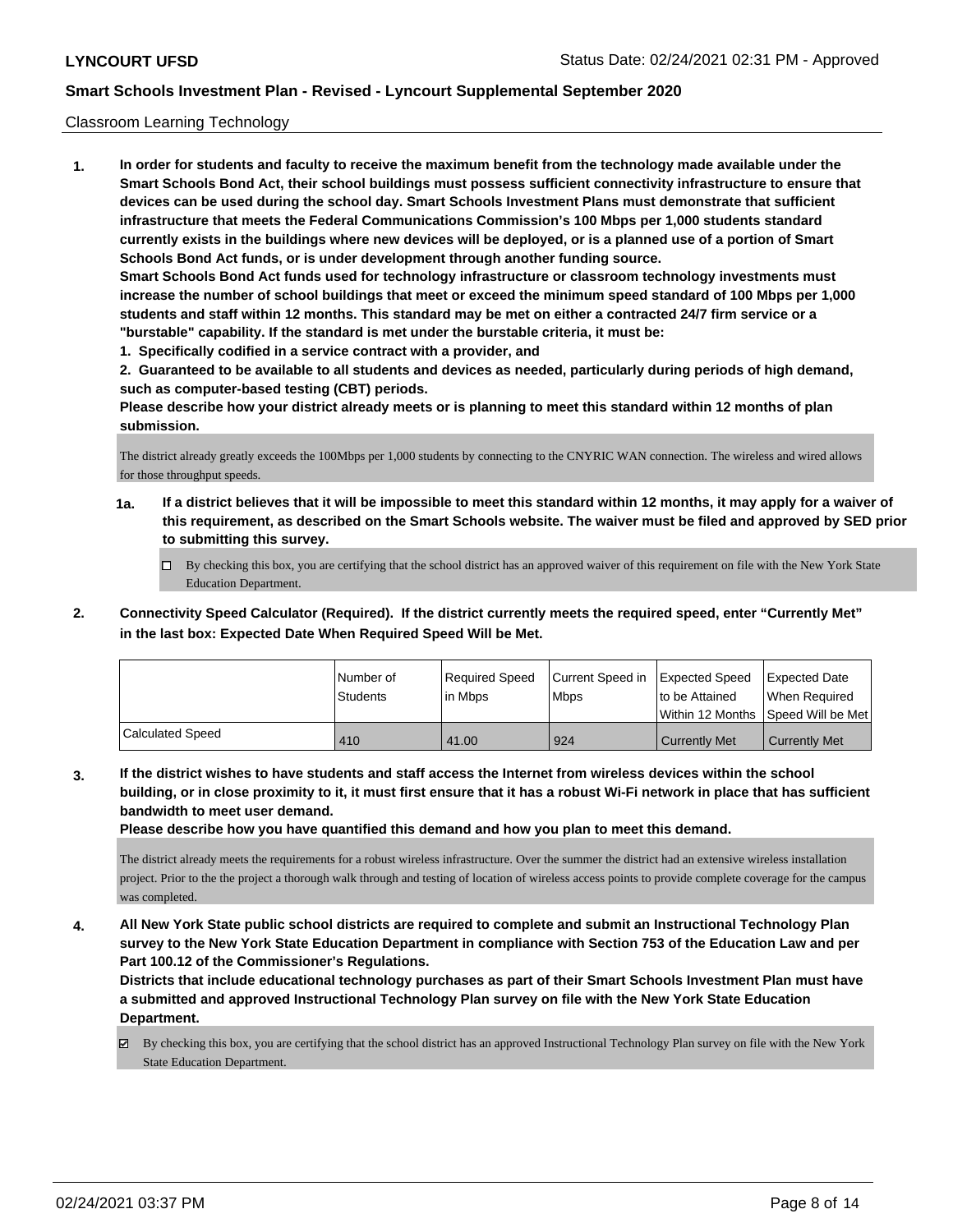### Classroom Learning Technology

**5. Describe the devices you intend to purchase and their compatibility with existing or planned platforms or systems. Specifically address the adequacy of each facility's electrical, HVAC and other infrastructure necessary to install and support the operation of the planned technology.**

The district also plans to purchase Chromebooks to leverage the power of Google Classroom and work towards a 1:1 relationship devices to a student. The electrical and HVAC demands have been met as part of previous projects. The requested technology has the potential to support pedagogy across all disciplines.

### **6. Describe how the proposed technology purchases will:**

- **> enhance differentiated instruction;**
- **> expand student learning inside and outside the classroom;**
- **> benefit students with disabilities and English language learners; and**
- **> contribute to the reduction of other learning gaps that have been identified within the district.**

**The expectation is that districts will place a priority on addressing the needs of students who struggle to succeed in a rigorous curriculum. Responses in this section should specifically address this concern and align with the district's Instructional Technology Plan (in particular Question 2 of E. Curriculum and Instruction: "Does the district's instructional technology plan address the needs of students with disabilities to ensure equitable access to instruction, materials and assessments?" and Question 3 of the same section: "Does the district's instructional technology plan address the provision of assistive technology specifically for students with disabilities to ensure access to and participation in the general curriculum?")**

**In addition, describe how the district ensures equitable access to instruction, materials and assessments and participation in the general curriculum for both SWD and English Language Learners/Multilingual Learners (ELL/MLL) students.**

The ultimate goal of the district is to be completely 1:1. Using the SSBA we will be able to purchase a device for each student and build a replacement refresh cycle that will keep the technology up to date. Utilizing the power of Google Apps for Education, Google Classroom, and many other online resources the districts aims to promote learning well beyond the normal school day. Students will be able to work at their own pace and ask for help when needed out side of the normal class hours, thus extending the learning time. The district has a large population of English Language Learners. We have been using many apps that are available in Google Market. For example, we use speech to text apps, as well as a line reader which aides in the correct pronunciation of English words. Students and parents have really embraced the use of the technology. It allows the students to learn at their own pace, with the benefit to review the content with the assistance of the apps and is available wherever there is a Internet connection. For the Special Education students in the district, teachers can utilize all of the apps above as well as many others. Depending on what is on the student's IEP, the teacher could find almost any app to assist in creating differentiated instruction. For example, the student could use pictures to communicate with peers and teachers.

Leveraging this vast supply of apps and ability to have the technology right at the students figures could level the playing field for all GenEd and SpecEd students. Similar to ELL, teachers will be able to create lessons that will allow students with disabilities or ELL to learn at their own pace. A student on an IEP or an ELL student may be hesitant to participate in class due to fear of being wrong or being made fun of if they are not a good public speaker. Using a Chromebook and Google Classroom that same student is able to participate and collaborate with their classmates without those same fears. If we are able to purchase the new Chromebooks we will be able to reach more students with the assistance of technology who have the desire to learn

**7. Where appropriate, describe how the proposed technology purchases will enhance ongoing communication with parents and other stakeholders and help the district facilitate technology-based regional partnerships, including distance learning and other efforts.**

The district will continue to using high tech ways of communicating with student/parents/faculty/staff. Moreover, teachers using Google classroom or other Classroom Management Systems (CMS or LMS) to communicate with parents/students online and thus improve communication.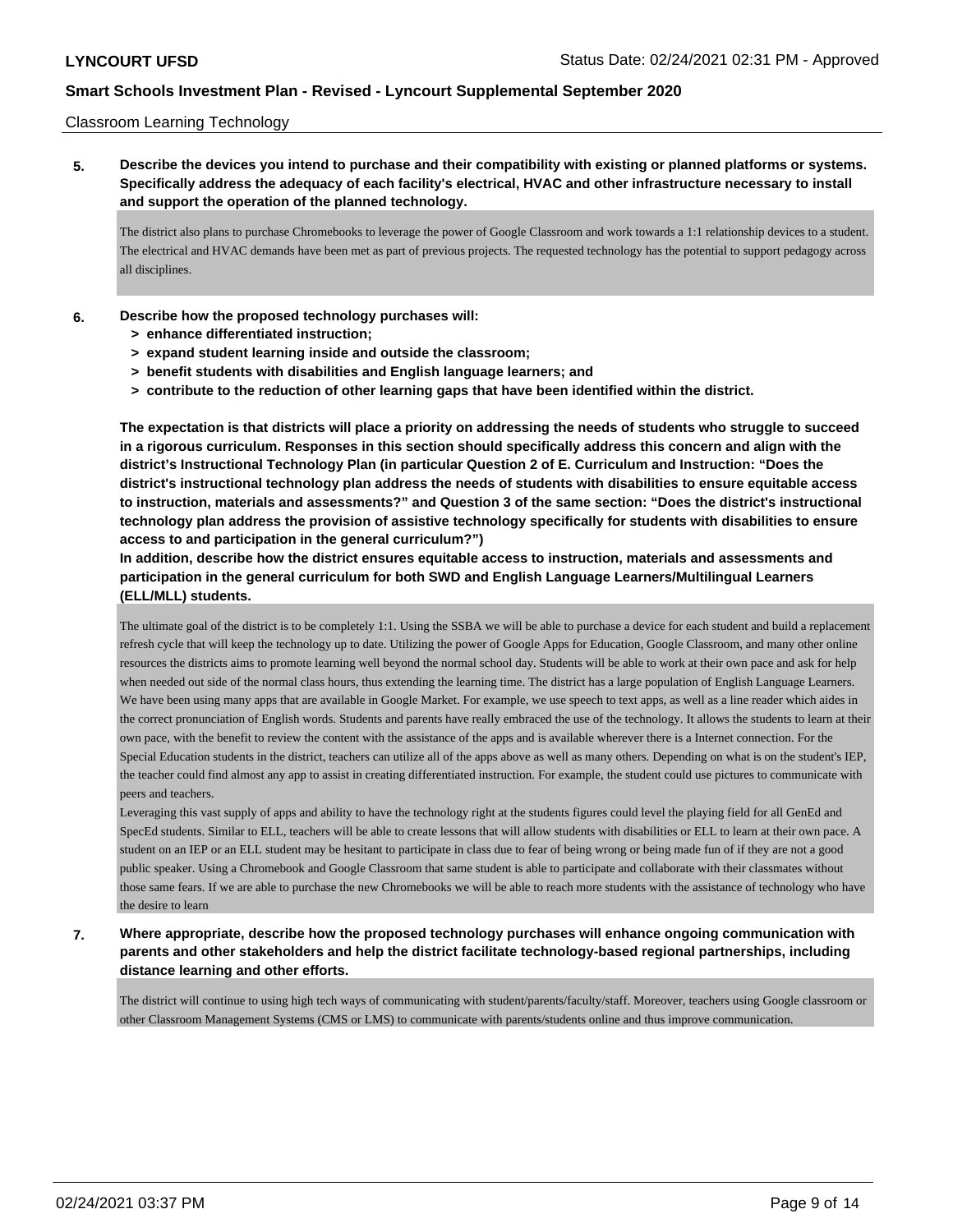#### Classroom Learning Technology

**8. Describe the district's plan to provide professional development to ensure that administrators, teachers and staff can employ the technology purchased to enhance instruction successfully.**

**Note: This response should be aligned and expanded upon in accordance with your district's response to Question 1 of F. Professional Development of your Instructional Technology Plan: "Please provide a summary of professional development offered to teachers and staff, for the time period covered by this plan, to support technology to enhance teaching and learning. Please include topics, audience and method of delivery within your summary."**

The district has set up Google Apps for Education training session over the summer that each teacher will be required to participate in. The district will utilize Model School COSER through OCM BOCES to provide trainers for Chromboooks and management of Google Classroom. Furthermore, the district has signed up with OCM BOCES to bring in Technology Integration Specialist who will be working with teachers one-onone to train them on how to use the technology effectively. The district will continue to provide staff development days as well as release time for technology related courses and trainings

- **9. Districts must contact one of the SUNY/CUNY teacher preparation programs listed on the document on the left side of the page that supplies the largest number of the district's new teachers to request advice on innovative uses and best practices at the intersection of pedagogy and educational technology.**
	- By checking this box, you certify that you have contacted the SUNY/CUNY teacher preparation program that supplies the largest number of your new teachers to request advice on these issues.

#### **9a. Please enter the name of the SUNY or CUNY Institution that you contacted.**

SUNY Oswego

**9b. Enter the primary Institution phone number.**

315-312-2102

**9c. Enter the name of the contact person with whom you consulted and/or will be collaborating with on innovative uses of technology and best practices.**

Dr. Pamela Michael

**10. To ensure the sustainability of technology purchases made with Smart Schools funds, districts must demonstrate a long-term plan to maintain and replace technology purchases supported by Smart Schools Bond Act funds. This sustainability plan shall demonstrate a district's capacity to support recurring costs of use that are ineligible for Smart Schools Bond Act funding such as device maintenance, technical support, Internet and wireless fees, maintenance of hotspots, staff professional development, building maintenance and the replacement of incidental items. Further, such a sustainability plan shall include a long-term plan for the replacement of purchased devices and equipment at the end of their useful life with other funding sources.**

 $\boxtimes$  By checking this box, you certify that the district has a sustainability plan as described above.

**11. Districts must ensure that devices purchased with Smart Schools Bond funds will be distributed, prepared for use, maintained and supported appropriately. Districts must maintain detailed device inventories in accordance with generally accepted accounting principles.**

By checking this box, you certify that the district has a distribution and inventory management plan and system in place.

**12. Please detail the type, quantity, per unit cost and total cost of the eligible items under each sub-category.**

| Select the allowable expenditure | I Item to be Purchased            | Quantity | Cost per Item | <b>Total Cost</b> |
|----------------------------------|-----------------------------------|----------|---------------|-------------------|
| type.                            |                                   |          |               |                   |
| Repeat to add another item under |                                   |          |               |                   |
| each type.                       |                                   |          |               |                   |
| <b>Laptop Computers</b>          | Chromebooks                       | 63       | 275.00        | 17,325.00         |
| <b>Other Costs</b>               | <b>Google Management Licenses</b> | 63       | 25.00         | 1,575.00          |
|                                  |                                   | 126      | 300.00        | 18,900            |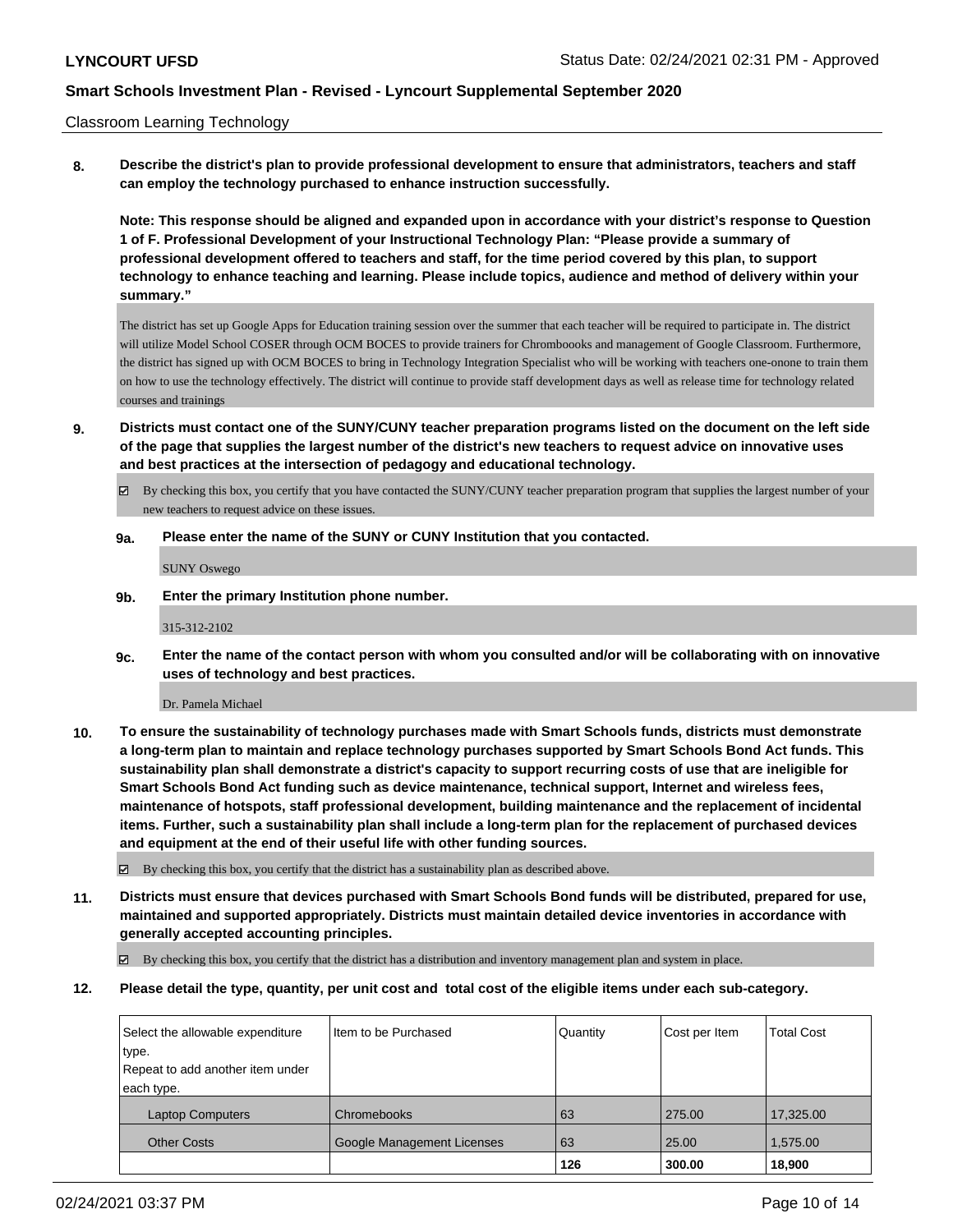Classroom Learning Technology

### **13. Final 2014-15 BEDS Enrollment to calculate Nonpublic Sharing Requirement (no changes allowed.)**

|            | <b>Public Enrollment</b> | Nonpublic Enrollment | <b>Total Enrollment</b> | Nonpublic<br>l Percentage |
|------------|--------------------------|----------------------|-------------------------|---------------------------|
| Enrollment | 321                      | v                    | 321.00                  | 0.00                      |

### **14. If you are submitting an allocation for Classroom Learning Technology complete this table.**

|                          | Public School Sub-Allocation | <b>Estimated Nonpublic Loan</b><br>Amount<br>(Based on Percentage Above) | <b>Estimated Total Public and</b><br>Nonpublic Sub-Allocation |
|--------------------------|------------------------------|--------------------------------------------------------------------------|---------------------------------------------------------------|
| Interactive Whiteboards  | (No Response)                | 0.00                                                                     | 0.00                                                          |
| <b>Computer Servers</b>  | (No Response)                | 0.00                                                                     | 0.00                                                          |
| <b>Desktop Computers</b> | (No Response)                | 0.00                                                                     | 0.00                                                          |
| <b>Laptop Computers</b>  | 17,325.00                    | 0.00                                                                     | 17.325.00                                                     |
| <b>Tablet Computers</b>  | (No Response)                | 0.00                                                                     | 0.00                                                          |
| <b>Other Costs</b>       | 1,575.00                     | 0.00                                                                     | 1,575.00                                                      |
| Totals:                  | 18,900.00                    | 0                                                                        | 18,900                                                        |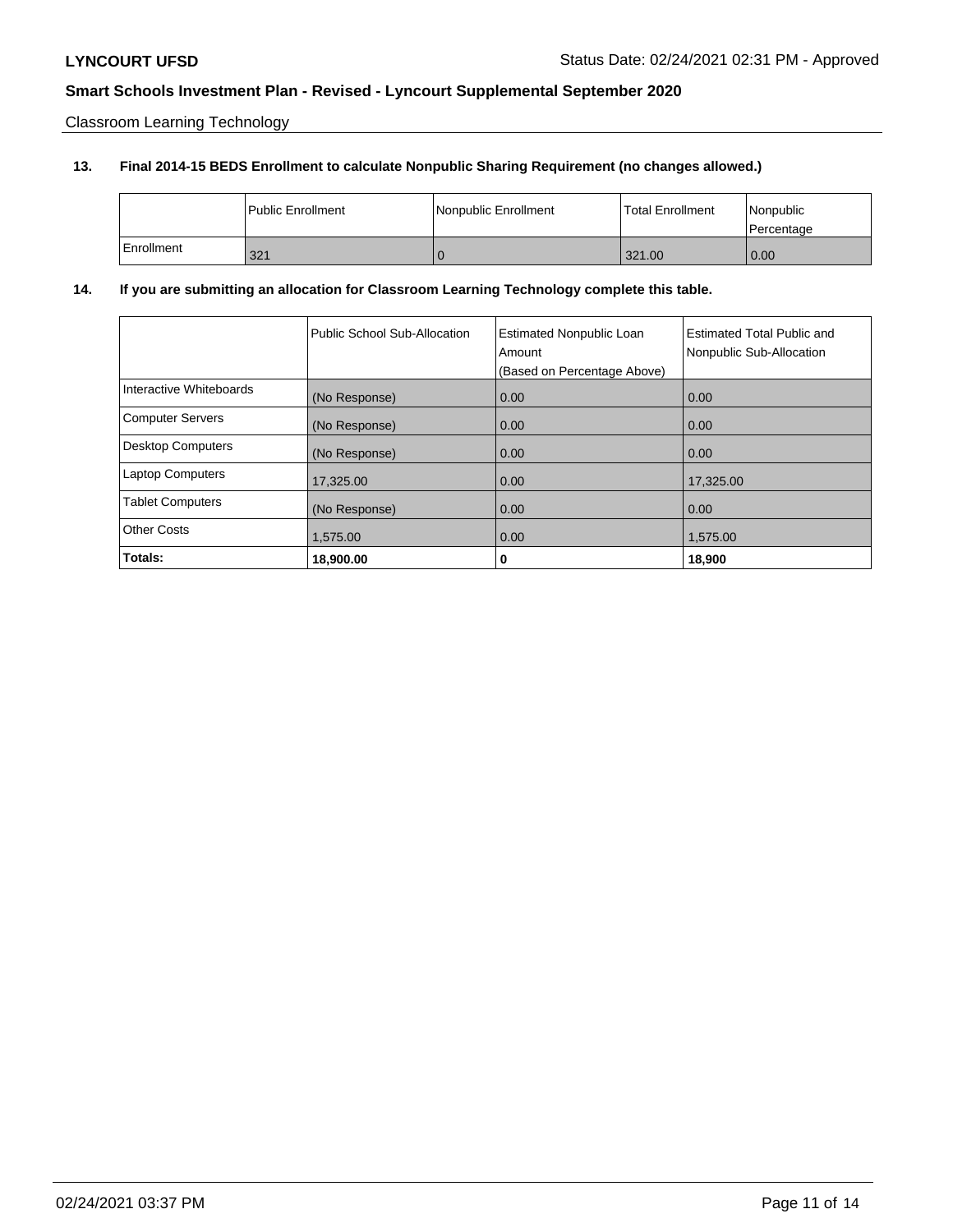#### Pre-Kindergarten Classrooms

**1. Provide information regarding how and where the district is currently serving pre-kindergarten students and justify the need for additional space with enrollment projections over 3 years.**

(No Response)

- **2. Describe the district's plan to construct, enhance or modernize education facilities to accommodate prekindergarten programs. Such plans must include:**
	- **Specific descriptions of what the district intends to do to each space;**
	- **An affirmation that new pre-kindergarten classrooms will contain a minimum of 900 square feet per classroom;**
	- **The number of classrooms involved;**
	- **The approximate construction costs per classroom; and**
	- **Confirmation that the space is district-owned or has a long-term lease that exceeds the probable useful life of the improvements.**

(No Response)

**3. Smart Schools Bond Act funds may only be used for capital construction costs. Describe the type and amount of additional funds that will be required to support ineligible ongoing costs (e.g. instruction, supplies) associated with any additional pre-kindergarten classrooms that the district plans to add.**

(No Response)

**4. All plans and specifications for the erection, repair, enlargement or remodeling of school buildings in any public school district in the State must be reviewed and approved by the Commissioner. Districts that plan capital projects using their Smart Schools Bond Act funds will undergo a Preliminary Review Process by the Office of Facilities Planning.**

**Please indicate on a separate row each project number given to you by the Office of Facilities Planning.**

| Project Number |  |
|----------------|--|
| (No Response)  |  |
|                |  |

**5. Please detail the type, quantity, per unit cost and total cost of the eligible items under each sub-category.**

| Select the allowable expenditure | Item to be purchased | Quantity      | Cost per Item | <b>Total Cost</b> |
|----------------------------------|----------------------|---------------|---------------|-------------------|
| type.                            |                      |               |               |                   |
| Repeat to add another item under |                      |               |               |                   |
| each type.                       |                      |               |               |                   |
| (No Response)                    | (No Response)        | (No Response) | (No Response) | 0.00              |
|                                  |                      | U             | 0.00          |                   |

**6. If you have made an allocation for Pre-Kindergarten Classrooms, complete this table. Note that the calculated Total at the bottom of the table must equal the Total allocation for this category that you entered in the SSIP Overview overall budget.**

|                                          | Sub-Allocation |
|------------------------------------------|----------------|
| Construct Pre-K Classrooms               | (No Response)  |
| Enhance/Modernize Educational Facilities | (No Response)  |
| <b>Other Costs</b>                       | (No Response)  |
| Totals:                                  | 0.00           |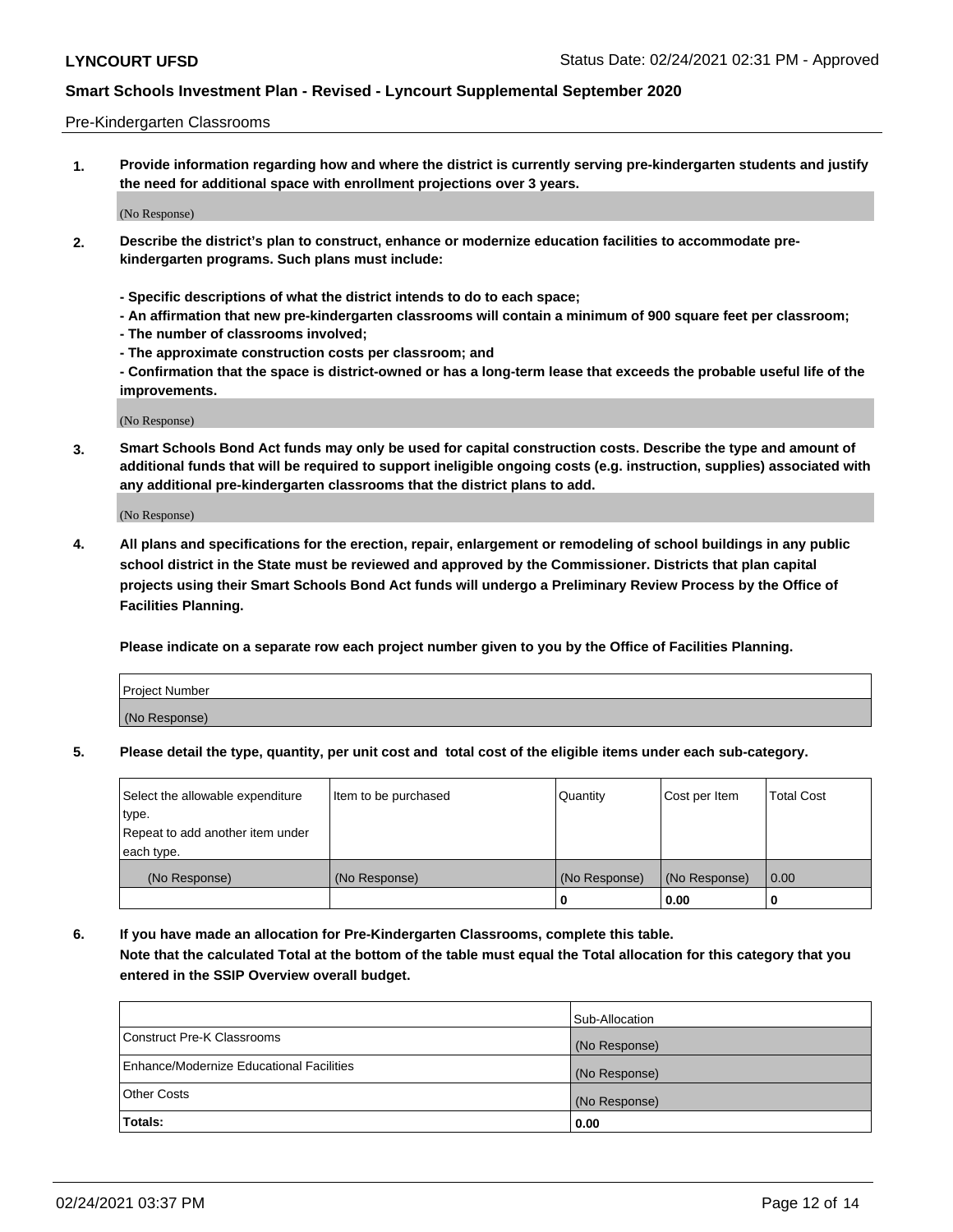Replace Transportable Classrooms

**1. Describe the district's plan to construct, enhance or modernize education facilities to provide high-quality instructional space by replacing transportable classrooms.**

(No Response)

**2. All plans and specifications for the erection, repair, enlargement or remodeling of school buildings in any public school district in the State must be reviewed and approved by the Commissioner. Districts that plan capital projects using their Smart Schools Bond Act funds will undergo a Preliminary Review Process by the Office of Facilities Planning.**

**Please indicate on a separate row each project number given to you by the Office of Facilities Planning.**

| Project Number |  |
|----------------|--|
|                |  |
|                |  |
|                |  |
|                |  |
| (No Response)  |  |
|                |  |
|                |  |
|                |  |

**3. For large projects that seek to blend Smart Schools Bond Act dollars with other funds, please note that Smart Schools Bond Act funds can be allocated on a pro rata basis depending on the number of new classrooms built that directly replace transportable classroom units.**

**If a district seeks to blend Smart Schools Bond Act dollars with other funds describe below what other funds are being used and what portion of the money will be Smart Schools Bond Act funds.**

(No Response)

**4. Please detail the type, quantity, per unit cost and total cost of the eligible items under each sub-category.**

| Select the allowable expenditure | Item to be purchased | Quantity      | Cost per Item | Total Cost |
|----------------------------------|----------------------|---------------|---------------|------------|
| ∣type.                           |                      |               |               |            |
| Repeat to add another item under |                      |               |               |            |
| each type.                       |                      |               |               |            |
| (No Response)                    | (No Response)        | (No Response) | (No Response) | 0.00       |
|                                  |                      | u             | 0.00          |            |

**5. If you have made an allocation for Replace Transportable Classrooms, complete this table. Note that the calculated Total at the bottom of the table must equal the Total allocation for this category that you entered in the SSIP Overview overall budget.**

|                                                | Sub-Allocation |
|------------------------------------------------|----------------|
| Construct New Instructional Space              | (No Response)  |
| Enhance/Modernize Existing Instructional Space | (No Response)  |
| <b>Other Costs</b>                             | (No Response)  |
| Totals:                                        | 0.00           |